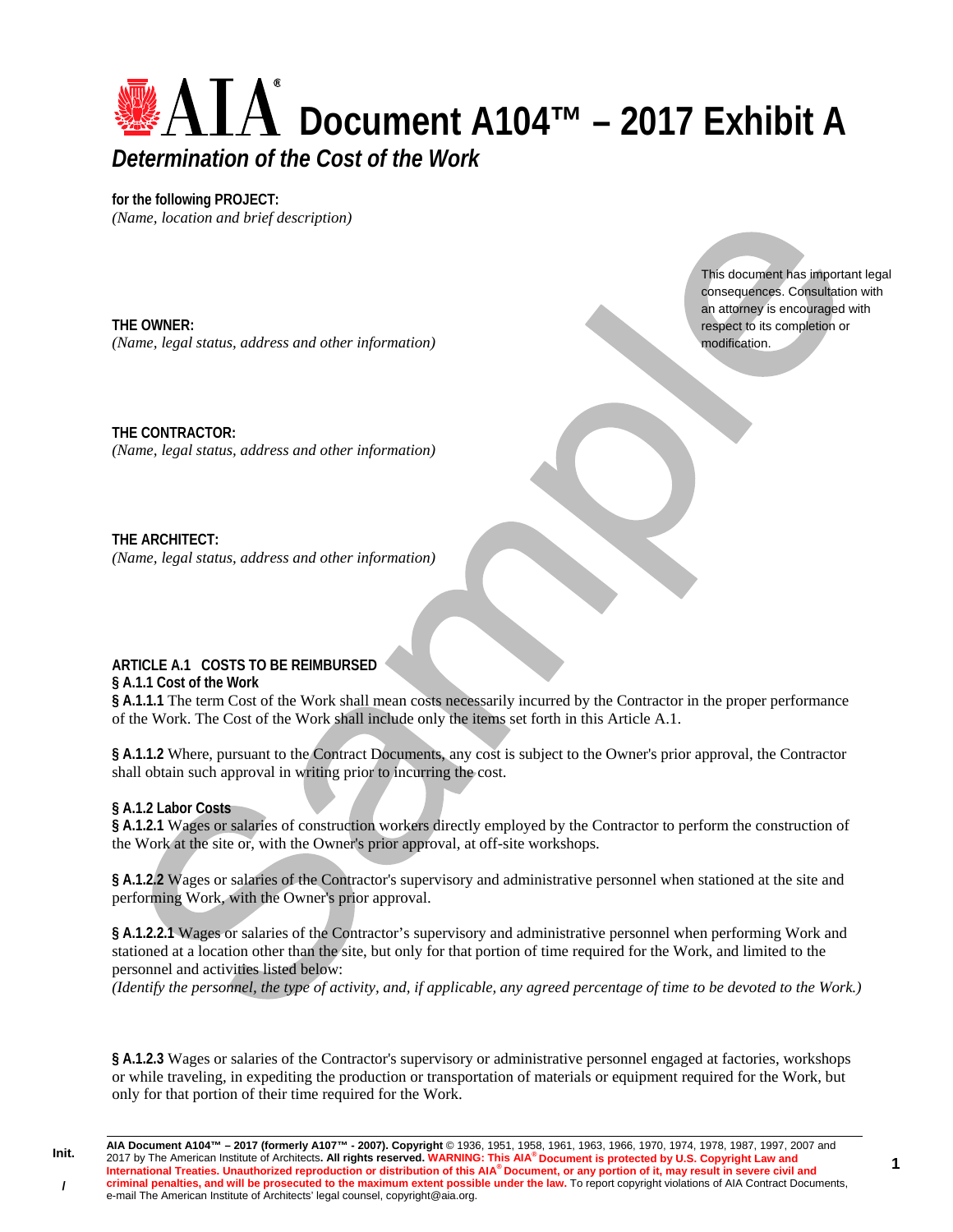**§ A.1.2.4** Costs paid or incurred by the Contractor, as required by law or collective bargaining agreements, for taxes, insurance, contributions, assessments and benefits, and, for personnel not covered by collective bargaining agreements, customary benefits such as sick leave, medical and health benefits, holidays, vacations, and pensions, provided such costs are based on wages and salaries included in the Cost of the Work under Section A.1.2.

**§ A.1.2.5** If agreed rates for labor costs, in lieu of actual costs, are provided in this Agreement, the rates shall remain unchanged throughout the duration of this Agreement, unless the parties execute a Modification.

### **§ A.1.3 Subcontract Costs**

Payments made by the Contractor to Subcontractors in accordance with the requirements of their subcontracts and this Agreement.

## **§ A.1.4 Costs of Materials and Equipment Incorporated in the Completed Construction**

**§ A.1.4.1** Costs, including transportation and storage at the site, of materials and equipment incorporated or to be incorporated in the completed construction.

**§ A.1.4.2** Costs of materials described in the preceding Section A.1.4.1 in excess of those actually installed to allow for reasonable waste and spoilage. Unused excess materials, if any, shall become the Owner's property at the completion of the Work or, at the Owner's option, shall be sold by the Contractor. Any amounts realized from such sales shall be credited to the Owner as a deduction from the Cost of the Work.

## **§ A.1.5 Costs of Other Materials and Equipment, Temporary Facilities and Related Items**

**§ A.1.5.1** Costs of transportation, storage, installation, dismantling, maintenance, and removal of materials, supplies, temporary facilities, machinery, equipment, and hand tools not customarily owned by construction workers that are provided by the Contractor at the site and fully consumed in the performance of the Work. Costs of materials, supplies, temporary facilities, machinery, equipment, and tools that are not fully consumed shall be based on the cost or value of the item at the time it is first used on the Project site less the value of the item when it is no longer used at the Project site. Costs for items not fully consumed by the Contractor shall mean fair market value.

**§ A.1.5.2** Rental charges for temporary facilities, machinery, equipment, and hand tools not customarily owned by construction workers that are provided by the Contractor at the site, and costs of transportation, installation, dismantling, minor repairs, and removal of such temporary facilities, machinery, equipment, and hand tools. Rates and quantities of equipment owned by the Contractor, or a related party as defined in Section A.1.8.1, shall be subject to the Owner's prior approval. The total rental cost of any such equipment may not exceed the purchase price of any comparable item.

**§ A.1.5.3** Costs of removal of debris from the site of the Work and its proper and legal disposal.

§ A.1.5.4 Costs of the Contractor's site office, including general office equipment and supplies.

#### **§ A.1.6 Miscellaneous Costs**

**Init.** 

**/** 

**§ A.1.6.1** Premiums for that portion of insurance and bonds required by the Contract Documents that can be directly attributed to this Contract.

**§ A.1.6.1.1** Costs of self-insurance for either full or partial amounts of the coverages required by the Contract Documents, with the Owner's prior approval.

**§ A.1.6.1.2** Costs of insurance through a captive insurer owned or controlled by the Contractor, with the Owner's prior approval.

**§ A.1.6.2** Sales, use, or similar taxes, imposed by a governmental authority that are related to the Work and for which the Contractor is liable.

**§ A.1.6.3** Fees and assessments for the building permit and for other permits, licenses, and inspections for which the Contractor is required by the Contract Documents to pay.

**§ A.1.6.4** Fees of laboratories for tests required by the Contract Documents, except those related to defective or nonconforming Work for which reimbursement is excluded by Article 18 of the Agreement or by other provisions of the Contract Documents, and which do not fall within the scope of Section A.1.7.3.

**2**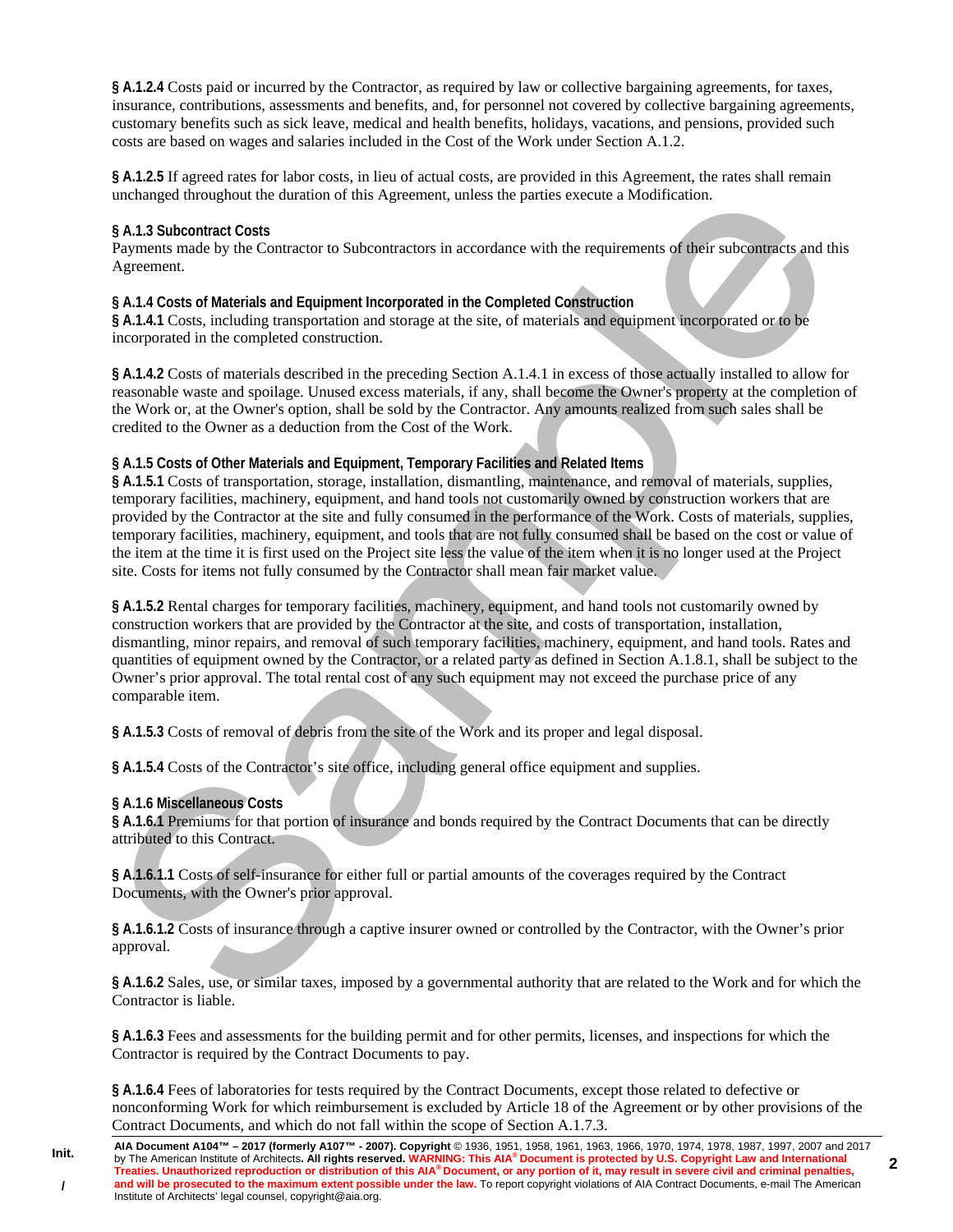**§ A.1.6.5** Royalties and license fees paid for the use of a particular design, process, or product required by the Contract Documents.

**§ A.1.6.5.1** The cost of defending suits or claims for infringement of patent rights arising from requirements of the Contract Documents, payments made in accordance with legal judgments against the Contractor resulting from such suits or claims, and payments of settlements made with the Owner's consent, unless the Contractor has reason to believe that the required design, process, or product was an infringement of a copyright or a patent, and the Contractor failed to promptly furnish such information to the Architect as required by Section 9.14 of this Agreement. The costs of legal defenses, judgments, and settlements, shall not be included in the Cost of the Work used to calculate the Contractor's Fee or subject to the Guaranteed Maximum Price.

**§ A.1.6.6** Costs for communications services, electronic equipment, and software directly related to the Work and located at the site, with the Owner's prior approval.

**§ A.1.6.7** Costs of document reproductions and delivery charges.

**§ A.1.6.8** Deposits lost for causes other than the Contractor's negligence or failure to fulfill a specific responsibility in the Contract Documents.

**§ A.1.6.9** Legal, mediation, and arbitration costs, including attorneys' fees, other than those arising from disputes between the Owner and Contractor, reasonably incurred by the Contractor after the execution of this Agreement in the performance of the Work and with the Owner's prior approval, which shall not be unreasonably withheld.

**§ A.1.6.10** Expenses incurred in accordance with the Contractor's standard written personnel policy for relocation and temporary living allowances of the Contractor's personnel required for the Work, with the Owner's prior approval.

**§ A.1.6.11** That portion of the reasonable expenses of the Contractor's supervisory or administrative personnel incurred while traveling in discharge of duties connected with the Work.

#### **§ A.1.7 Other Costs and Emergencies**

**§ A.1.7.1** Other costs incurred in the performance of the Work with the Owner's prior approval.

**§ A.1.7.2** Costs incurred in taking action to prevent threatened damage, injury or loss in case of an emergency affecting the safety of persons and property.

**§ A.1.7.3** Costs of repairing or correcting damaged or nonconforming Work executed by the Contractor, Subcontractors, or suppliers, provided that such damaged or nonconforming Work was not caused by the negligence of, or failure to fulfill a specific responsibility by, the Contractor, and only to the extent that the cost of repair or correction is not recovered by the Contractor from insurance, sureties, Subcontractors, suppliers, or others.

#### **§ A.1.8 Related Party Transactions**

**§ A.1.8.1** For purposes of this Section A.1.8, the term "related party" shall mean (1) a parent, subsidiary, affiliate, or other entity having common ownership of, or sharing common management with the Contractor; (2) any entity in which any stockholder in, or management employee of, the Contractor holds any equity interest in excess of ten percent in the aggregate; (3) any entity which has the right to control the business or affairs of the Contractor; or (4) any person, or any member of the immediate family of any person, who has the right to control the business or affairs of the Contractor.

**§ A.1.8.2** If any of the costs to be reimbursed arise from a transaction between the Contractor and a related party, the Contractor shall notify the Owner of the specific nature of the contemplated transaction, including the identity of the related party and the anticipated cost to be incurred, before any such transaction is consummated or cost incurred. If the Owner, after such notification, authorizes the proposed transaction in writing, then the cost incurred shall be included as a cost to be reimbursed, and the Contractor shall procure the Work, equipment, goods or service from the related party, as a Subcontractor, according to the terms of Article A.4. If the Owner fails to authorize the transaction in writing, the Contractor shall procure the Work, equipment, goods, or service from some person or entity other than a related party according to the terms of Article A.4.

**3**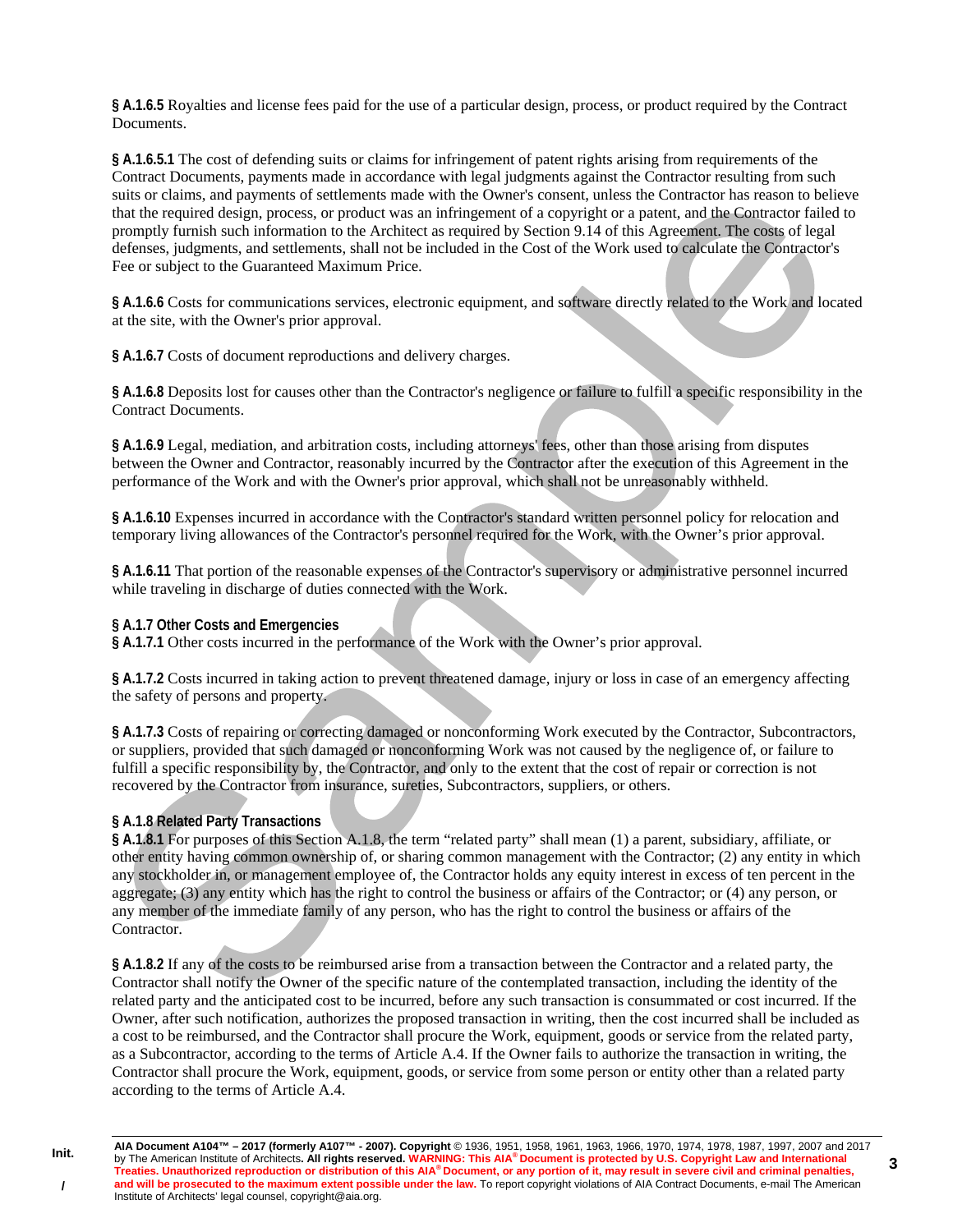## **ARTICLE A.2 COSTS NOT TO BE REIMBURSED**

**§ A.2.1** The Cost of the Work shall not include the items listed below:

- **.1** Salaries and other compensation of the Contractor's personnel stationed at the Contractor's principal office or offices other than the site office, except as specifically provided in Section A.1.2.2;
- **.2** Bonuses, profit sharing, incentive compensation, and any other discretionary payments, paid to anyone hired by the Contractor or paid to any Subcontractor or vendor, unless the Owner has provided written approval before such costs are incurred;
- **.3** Expenses of the Contractor's principal office and offices other than the site office;
- **.4** Overhead and general expenses, except as may be expressly included in Article A.1;
- **.5** The Contractor's capital expenses, including interest on the Contractor's capital employed for the Work;
- **.6** Except as provided in Section A.1.7.3 of this Agreement, costs due to the negligence of, or failure to fulfill a specific responsibility of the Contract by, the Contractor, Subcontractors and suppliers, or anyone directly or indirectly employed by any of them or for whose acts any of them may be liable;
- **.7** Any cost not specifically and expressly described in Article A.1; and
- **.8** Where a Guaranteed Maximum Price is part of this Agreement, costs, other than costs included in Change Orders approved by the Owner, that would cause the Guaranteed Maximum Price to be exceeded.

## **ARTICLE A.3 DISCOUNTS, REBATES AND REFUNDS**

**§ A.3.1** Cash discounts obtained on payments made by the Contractor shall accrue to the Owner if (1) before making the payment, the Contractor included the amount to be paid, less such discount, in an Application for Payment and received payment from the Owner, or (2) the Owner has deposited funds with the Contractor with which to make payments; otherwise, cash discounts shall accrue to the Contractor. Trade discounts, rebates, refunds, and amounts received from sales of surplus materials and equipment shall accrue to the Owner, and the Contractor shall make provisions so that they can be obtained.

**§ A.3.2** Amounts that accrue to the Owner in accordance with Section A.3.1 shall be credited to the Owner as a deduction from the Cost of the Work.

# **ARTICLE A.4 SUBCONTRACTS AND OTHER AGREEMENTS**

**§ A.4.1** Those portions of the Work that the Contractor does not customarily perform with the Contractor's own personnel shall be performed under subcontracts or other appropriate agreements with the Contractor. The Owner may designate specific persons from whom, or entities from which, the Contractor shall obtain bids. The Contractor shall obtain bids from Subcontractors and from suppliers of materials or equipment fabricated especially for the Work who are qualified to perform that portion of the Work in accordance with the requirements of the Contract Documents. The Contractor shall deliver such bids to the Architect and Owner with an indication as to which bids the Contractor intends to accept. The Owner then has the right to review the Contractor's list of proposed subcontractors and suppliers and, in consultation with the Architect, object to any subcontractor or supplier. Any advice of the Architect, or approval or objection by the Owner, shall not relieve the Contractor of its responsibility to perform the Work in accordance with the Contract Documents. The Contractor shall not be required to contract with anyone to whom the Contractor has reasonable objection.

**§ A.4.2** When the Contractor has provided a Guaranteed Maximum Price, and a specific subcontractor or supplier (1) is recommended to the Owner by the Contractor; (2) is qualified to perform that portion of the Work; and (3) has submitted a bid that conforms to the requirements of the Contract Documents without reservations or exceptions, but the Owner requires that another bid be accepted, then the Contractor may require that a Change Order be issued to adjust the Guaranteed Maximum Price by the difference between the bid of the person or entity recommended to the Owner by the Contractor and the amount of the subcontract or other agreement actually signed with the person or entity designated by the Owner.

**§ A.4.3** Subcontracts or other agreements shall conform to the applicable payment provisions of this Agreement, and shall not be awarded on the basis of cost plus a fee without the Owner's prior written approval. If a subcontract is awarded on the basis of cost-plus a fee, the Contractor shall provide in the subcontract for the Owner to receive the same audit rights with regard to the Subcontractor as the Owner receives with regard to the Contractor in Article A.5.

# **ARTICLE A.5 ACCOUNTING RECORDS**

**§ A.5.1** The Contractor shall keep full and detailed records and accounts related to the Cost of the Work and exercise such controls as may be necessary for proper financial management under this Contract and to substantiate all costs incurred. The accounting and control systems shall be satisfactory to the Owner. The Owner and the Owner's auditors shall, during regular business hours and upon reasonable notice, be afforded access to, and shall be permitted to audit

**4** 

**Init.**